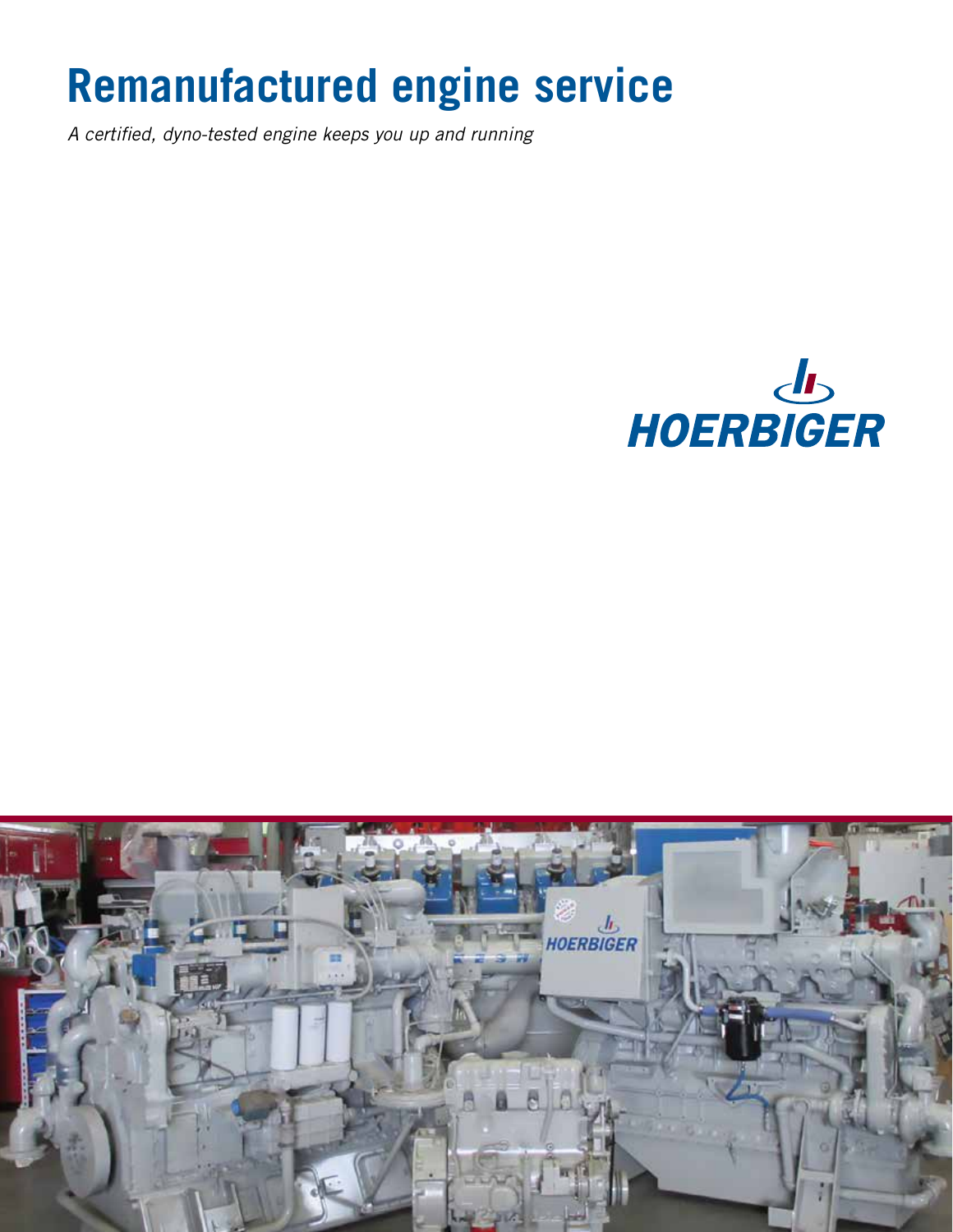### **Bringing new life to natural gas engines**



#### **Engines are manufactured to zero hours and include a warranty. So why buy new?**



Remanufactured engines reduce downtime, increase production and equipment reliability and drive CAPEX savings. In our modern rebuild facility,

- **Engines are rebuilt to OEM specification and with guaranteed quality.**
- All engines contain new OEM parts, liners, pistons and OEM upgrades.
- $\blacksquare$  Before leaving the facility, engines are load-tested to simulate field operating conditions in the dynamometer testing facility.

HOERBIGER offers remanufactured engines for exchange or outright purchase. Core credits are offered for non-failed cores.



### **great reasons to consider an exchange engine**

- When you are asked to deliver maximum availability
- When you want to simplify your fleet
- When you can't risk a field overhaul
- If you worry about how long it takes to recover from an unexpected shutdown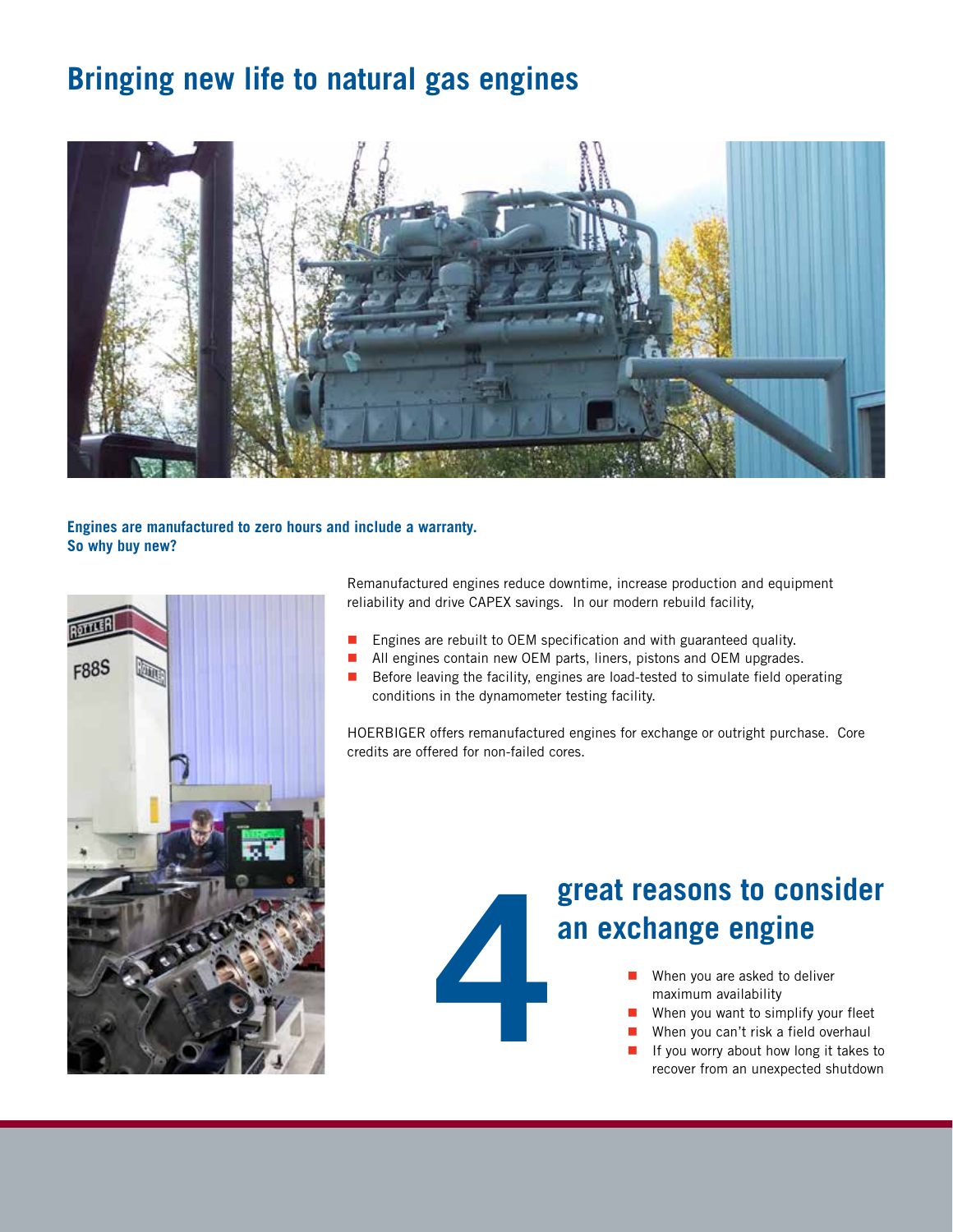### **Engine exchange overhaul versus frame engine overhaul**

**When gas prices are low and maintenance budgets are tight, an exchange engine makes the most sense. Exchanging your engine decreases your downtime. An exchange engine is installed and operating within 1 to 3 days compared to a 7 to 10 day frame overhaul. Our dyno-tested engines simulate field operating conditions at full load and are tuned so that you receive an engine free of defects and startup problems.**







#### **Quality Control**

- **E** temperature and light controlled
- optimal inspection location
- higher QC standards
- parts on hand (exchange parts inventory)
- **n** machining more accessible
- **n** on-hand, experienced mechanics

#### **Dyno Testing and Tuning**

- **before any engine is sent out to site** for exchange, it runs on our in-house Taylor dynamometer that has a 4000 BHP capacity
- $\blacksquare$  all engine load tests simulate field operating conditions
- **Dyno testing and tuning increases** reliability and certifies that the engine you receive will be free of defects.

#### **Production Cost Savings**

- **up-and-running faster**. Exchange engines are installed within 1 to 3 days compared to 7 to 10 days for in-frame overhauls.
- **reduce downtime significantly.** You maximize the profitability of your gas plants.
- **significant cost savings.** You gain 3 to 4 days of production. If your daily production costs are \$27,000, our exchange engine process can save you up to \$108,000**\***.
- **increase availability** (the percent your equipment is running) while also increasing reliability and reducing crashes and call outs.
- **decrease travel costs** associated with long overhaul shutdowns.
- **E** compatibility. An exchange engine allows you to standardize your fleet, reducing the spare part needs and simplifying equipment training.

#### **Ergonomics and Safety**

- design a work environment to maximize safety and efficiency
- $\blacksquare$  reduce the heavy and potentially dangerous lifting associated with typical in-frame overhauls
- **n** minimize poor working conditions related to weather, compressor building layout, and tooling requirements

#### **Complete inventory of parts**

HOERBIGER stocks a complete inventory of Exchange Engines and Major Overhaul parts for all lines of popular Natural Gas Engines including Waukesha, Caterpillar, Cummins, White-Superior and Arrow.

**\*** Cost saving calculations are based on North American natural gas prices (as of June 2018) and may vary regionally.